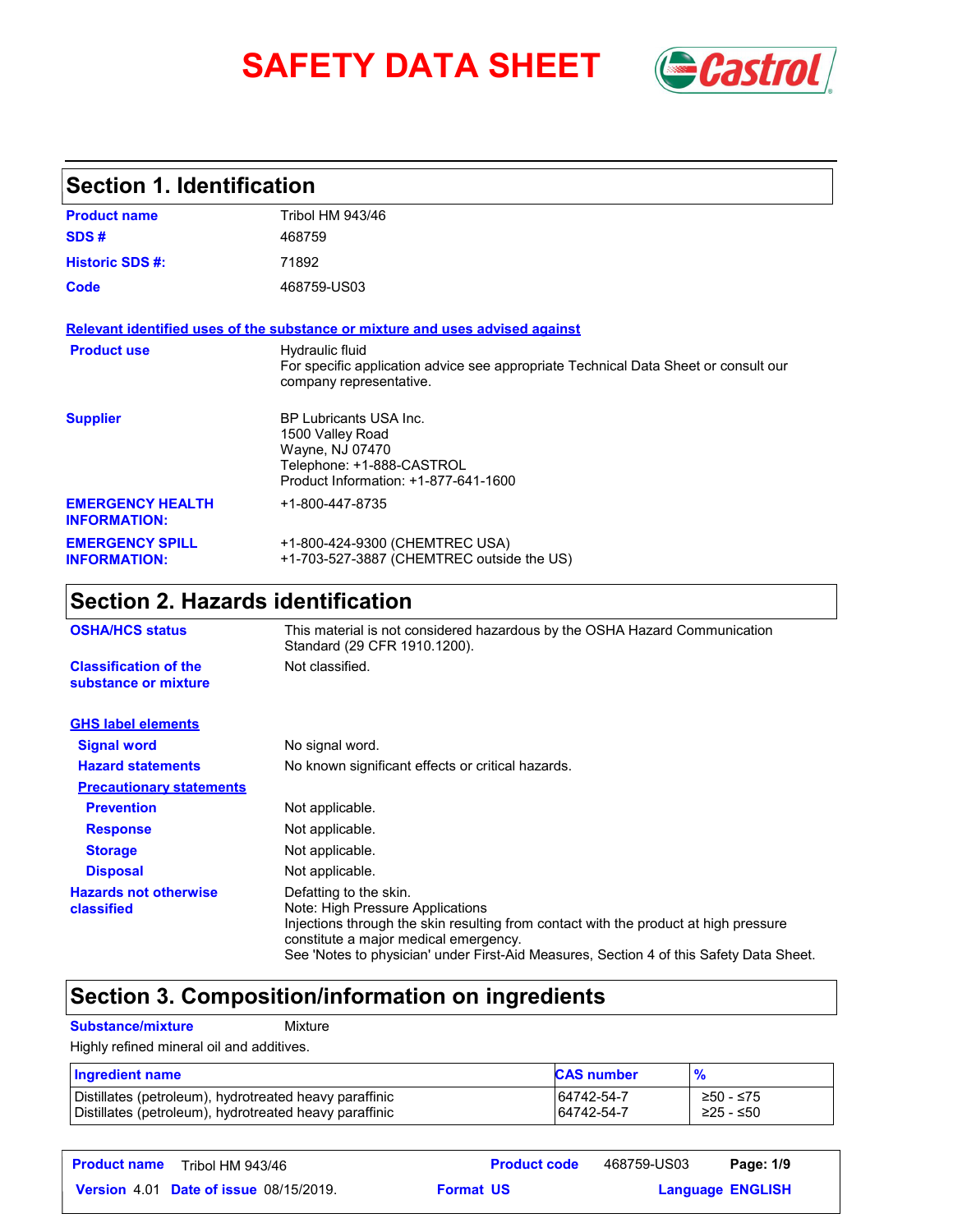## **Section 3. Composition/information on ingredients**

Any concentration shown as a range is to protect confidentiality or is due to batch variation.

**There are no additional ingredients present which, within the current knowledge of the supplier and in the concentrations applicable, are classified as hazardous to health and hence require reporting in this section.**

**Occupational exposure limits, if available, are listed in Section 8.**

### **Section 4. First aid measures**

## **Description of necessary first aid measures**

| <b>Eye contact</b>                | In case of contact, immediately flush eyes with plenty of water for at least 15 minutes.<br>Eyelids should be held away from the eyeball to ensure thorough rinsing. Check for and<br>remove any contact lenses. Get medical attention. |
|-----------------------------------|-----------------------------------------------------------------------------------------------------------------------------------------------------------------------------------------------------------------------------------------|
| <b>Skin contact</b>               | Wash skin thoroughly with soap and water or use recognized skin cleanser. Remove<br>contaminated clothing and shoes. Wash clothing before reuse. Clean shoes thoroughly<br>before reuse. Get medical attention if symptoms occur.       |
| <b>Inhalation</b>                 | If inhaled, remove to fresh air. Get medical attention if symptoms occur.                                                                                                                                                               |
| <b>Ingestion</b>                  | Do not induce vomiting unless directed to do so by medical personnel. Get medical<br>attention if symptoms occur.                                                                                                                       |
| <b>Protection of first-aiders</b> | No action shall be taken involving any personal risk or without suitable training.                                                                                                                                                      |

#### **Most important symptoms/effects, acute and delayed**

**See Section 11 for more detailed information on health effects and symptoms.**

|                            | Indication of immediate medical attention and special treatment needed, if necessary                                                                                                                                                                                                                                                                                                                                                                                                                                                                                                                                                                    |
|----------------------------|---------------------------------------------------------------------------------------------------------------------------------------------------------------------------------------------------------------------------------------------------------------------------------------------------------------------------------------------------------------------------------------------------------------------------------------------------------------------------------------------------------------------------------------------------------------------------------------------------------------------------------------------------------|
| <b>Notes to physician</b>  | Treatment should in general be symptomatic and directed to relieving any effects.                                                                                                                                                                                                                                                                                                                                                                                                                                                                                                                                                                       |
|                            | Note: High Pressure Applications<br>Injections through the skin resulting from contact with the product at high pressure<br>constitute a major medical emergency. Injuries may not appear serious at first but within<br>a few hours tissue becomes swollen, discolored and extremely painful with extensive<br>subcutaneous necrosis.<br>Surgical exploration should be undertaken without delay. Thorough and extensive<br>debridement of the wound and underlying tissue is necessary to minimize tissue loss and<br>prevent or limit permanent damage. Note that high pressure may force the product<br>considerable distances along tissue planes. |
| <b>Specific treatments</b> | No specific treatment.                                                                                                                                                                                                                                                                                                                                                                                                                                                                                                                                                                                                                                  |

## **Section 5. Fire-fighting measures**

| <b>Extinguishing media</b>                               |                                                                                                                                                                                                |
|----------------------------------------------------------|------------------------------------------------------------------------------------------------------------------------------------------------------------------------------------------------|
| <b>Suitable extinguishing</b><br>media                   | In case of fire, use foam, dry chemical or carbon dioxide extinguisher or spray.                                                                                                               |
| Unsuitable extinguishing<br>media                        | Do not use water jet.                                                                                                                                                                          |
| <b>Specific hazards arising</b><br>from the chemical     | In a fire or if heated, a pressure increase will occur and the container may burst.                                                                                                            |
| <b>Hazardous combustion</b><br>products                  | None expected.                                                                                                                                                                                 |
| <b>Special protective actions</b><br>for fire-fighters   | No action shall be taken involving any personal risk or without suitable training. Promptly<br>isolate the scene by removing all persons from the vicinity of the incident if there is a fire. |
| <b>Special protective</b><br>equipment for fire-fighters | Fire-fighters should wear positive pressure self-contained breathing apparatus (SCBA)<br>and full turnout gear.                                                                                |

| <b>Product name</b> | Tribol HM 943/46                              |                  | <b>Product code</b> | 468759-US03             | Page: 2/9 |  |
|---------------------|-----------------------------------------------|------------------|---------------------|-------------------------|-----------|--|
|                     | <b>Version 4.01 Date of issue 08/15/2019.</b> | <b>Format US</b> |                     | <b>Language ENGLISH</b> |           |  |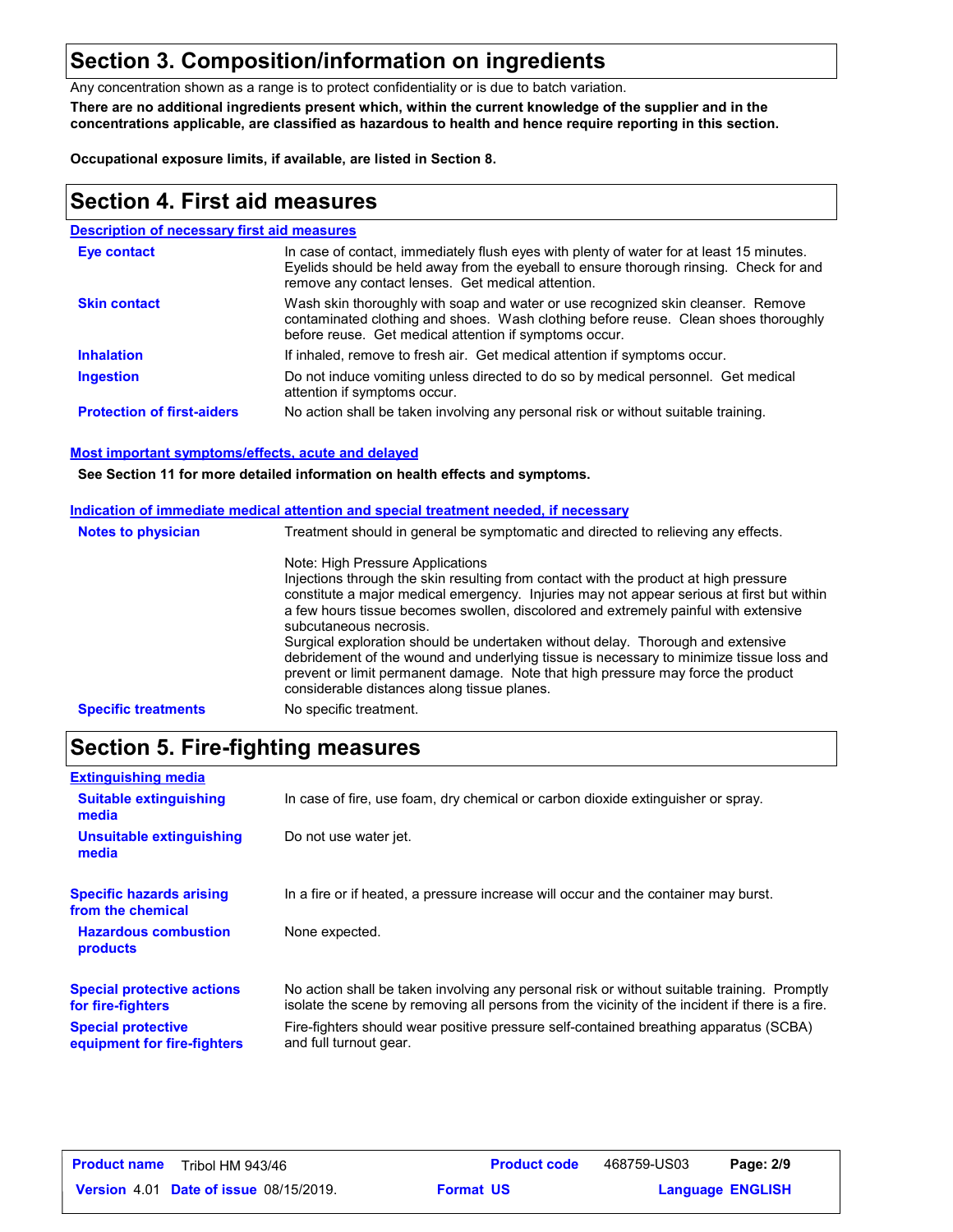## **Section 6. Accidental release measures**

|                                                              | Personal precautions, protective equipment and emergency procedures                                                                                                                                                                                                                                                                                                                                |  |
|--------------------------------------------------------------|----------------------------------------------------------------------------------------------------------------------------------------------------------------------------------------------------------------------------------------------------------------------------------------------------------------------------------------------------------------------------------------------------|--|
| For non-emergency<br>personnel                               | No action shall be taken involving any personal risk or without suitable training.<br>Evacuate surrounding areas. Keep unnecessary and unprotected personnel from<br>entering. Do not touch or walk through spilled material. Put on appropriate personal<br>protective equipment. Floors may be slippery; use care to avoid falling.                                                              |  |
| For emergency responders                                     | If specialized clothing is required to deal with the spillage, take note of any information in<br>Section 8 on suitable and unsuitable materials. See also the information in "For non-<br>emergency personnel".                                                                                                                                                                                   |  |
| <b>Environmental precautions</b>                             | Avoid dispersal of spilled material and runoff and contact with soil, waterways, drains<br>and sewers. Inform the relevant authorities if the product has caused environmental<br>pollution (sewers, waterways, soil or air).                                                                                                                                                                      |  |
| <b>Methods and materials for containment and cleaning up</b> |                                                                                                                                                                                                                                                                                                                                                                                                    |  |
| <b>Small spill</b>                                           | Stop leak if without risk. Move containers from spill area. Absorb with an inert material<br>and place in an appropriate waste disposal container. Dispose of via a licensed waste<br>disposal contractor.                                                                                                                                                                                         |  |
| Large spill                                                  | Stop leak if without risk. Move containers from spill area. Prevent entry into sewers,<br>water courses, basements or confined areas. Contain and collect spillage with non-<br>combustible, absorbent material e.g. sand, earth, vermiculite or diatomaceous earth and<br>place in container for disposal according to local regulations. Dispose of via a licensed<br>waste disposal contractor. |  |

## **Section 7. Handling and storage**

| <b>Precautions for safe handling</b>                                             |                                                                                                                                                                                                                                                                                                                                                                                                                                                                                                                                                                                               |
|----------------------------------------------------------------------------------|-----------------------------------------------------------------------------------------------------------------------------------------------------------------------------------------------------------------------------------------------------------------------------------------------------------------------------------------------------------------------------------------------------------------------------------------------------------------------------------------------------------------------------------------------------------------------------------------------|
| <b>Protective measures</b>                                                       | Put on appropriate personal protective equipment (see Section 8).                                                                                                                                                                                                                                                                                                                                                                                                                                                                                                                             |
| <b>Advice on general</b><br>occupational hygiene                                 | Eating, drinking and smoking should be prohibited in areas where this material is<br>handled, stored and processed. Wash thoroughly after handling. Remove contaminated<br>clothing and protective equipment before entering eating areas. See also Section 8 for<br>additional information on hygiene measures.                                                                                                                                                                                                                                                                              |
| <b>Conditions for safe storage,</b><br>including any<br><b>incompatibilities</b> | Store in accordance with local regulations. Store in original container protected from<br>direct sunlight in a dry, cool and well-ventilated area, away from incompatible materials<br>(see Section 10) and food and drink. Keep container tightly closed and sealed until<br>ready for use. Store and use only in equipment/containers designed for use with this<br>product. Containers that have been opened must be carefully resealed and kept upright<br>to prevent leakage. Do not store in unlabeled containers. Use appropriate containment<br>to avoid environmental contamination. |

## **Section 8. Exposure controls/personal protection**

#### **Control parameters**

### **Occupational exposure limits**

| <b>Ingredient name</b>                                 | <b>Exposure limits</b>                                                                                                                                                                                                        |
|--------------------------------------------------------|-------------------------------------------------------------------------------------------------------------------------------------------------------------------------------------------------------------------------------|
| Distillates (petroleum), hydrotreated heavy paraffinic | <b>ACGIH TLV (United States).</b><br>TWA: 5 mg/m <sup>3</sup> 8 hours. Issued/Revised:<br>11/2009 Form: Inhalable fraction<br><b>OSHA PEL (United States).</b><br>TWA: 5 mg/m <sup>3</sup> 8 hours. Issued/Revised:<br>6/1993 |
| Distillates (petroleum), hydrotreated heavy paraffinic | <b>ACGIH TLV (United States).</b><br>TWA: 5 mg/m <sup>3</sup> 8 hours. Issued/Revised:<br>11/2009 Form: Inhalable fraction<br><b>OSHA PEL (United States).</b><br>TWA: 5 mg/m <sup>3</sup> 8 hours. Issued/Revised:<br>6/1993 |

| <b>Product name</b><br>Tribol HM 943/46       | <b>Product code</b> | 468759-US03 | Page: 3/9               |  |
|-----------------------------------------------|---------------------|-------------|-------------------------|--|
| <b>Version 4.01 Date of issue 08/15/2019.</b> | <b>Format US</b>    |             | <b>Language ENGLISH</b> |  |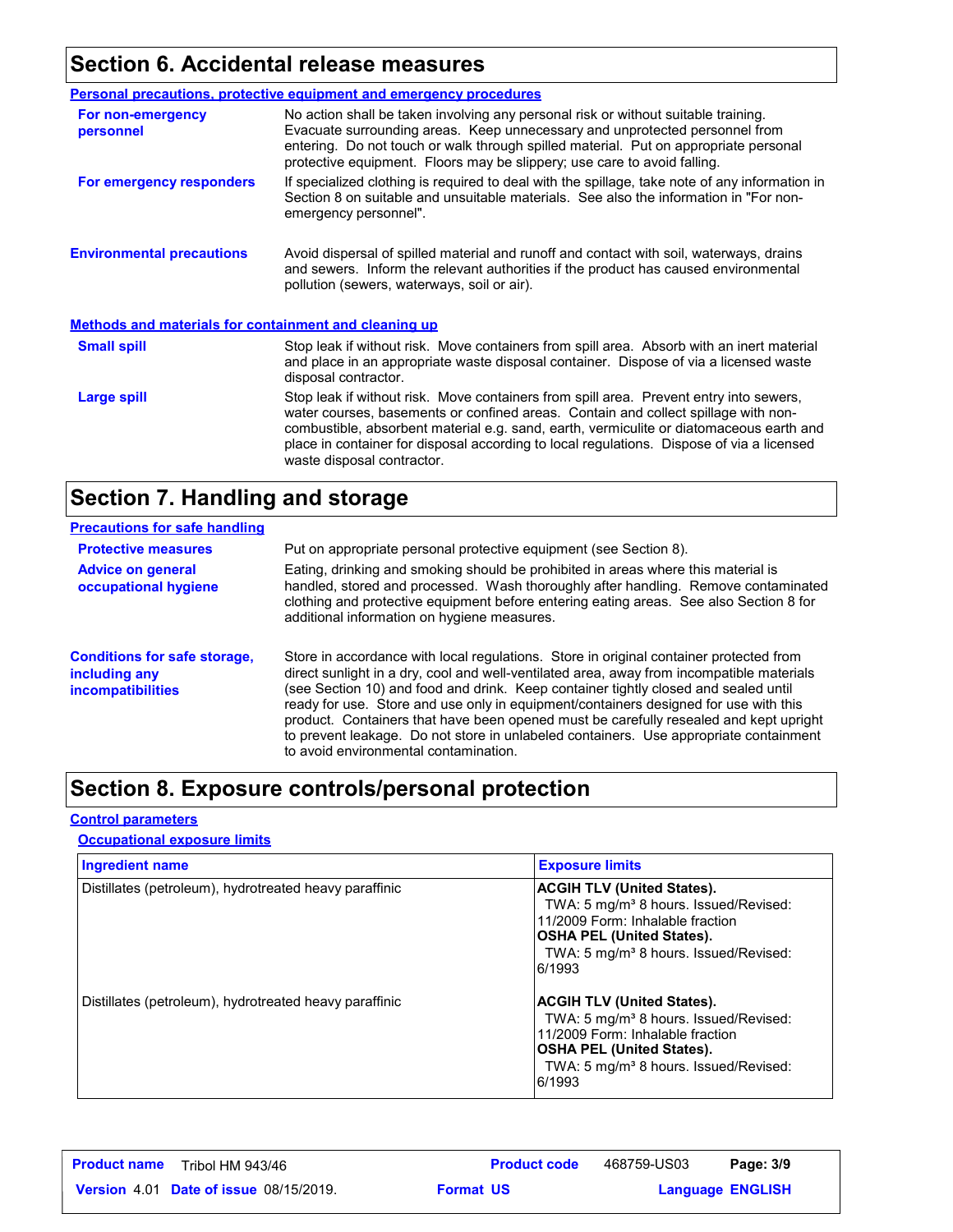### **Section 8. Exposure controls/personal protection**

While specific OELs for certain components may be shown in this section, other components may be present in any mist, vapor or dust produced. Therefore, the specific OELs may not be applicable to the product as a whole and are provided for guidance only.

| <b>Appropriate engineering</b><br><b>controls</b> | All activities involving chemicals should be assessed for their risks to health, to ensure<br>exposures are adequately controlled. Personal protective equipment should only be<br>considered after other forms of control measures (e.g. engineering controls) have been<br>suitably evaluated. Personal protective equipment should conform to appropriate<br>standards, be suitable for use, be kept in good condition and properly maintained.<br>Your supplier of personal protective equipment should be consulted for advice on<br>selection and appropriate standards. For further information contact your national<br>organisation for standards.<br>Provide exhaust ventilation or other engineering controls to keep the relevant airborne<br>concentrations below their respective occupational exposure limits.<br>The final choice of protective equipment will depend upon a risk assessment. It is<br>important to ensure that all items of personal protective equipment are compatible. |
|---------------------------------------------------|------------------------------------------------------------------------------------------------------------------------------------------------------------------------------------------------------------------------------------------------------------------------------------------------------------------------------------------------------------------------------------------------------------------------------------------------------------------------------------------------------------------------------------------------------------------------------------------------------------------------------------------------------------------------------------------------------------------------------------------------------------------------------------------------------------------------------------------------------------------------------------------------------------------------------------------------------------------------------------------------------------|
| <b>Environmental exposure</b><br><b>controls</b>  | Emissions from ventilation or work process equipment should be checked to ensure they<br>comply with the requirements of environmental protection legislation. In some cases,<br>fume scrubbers, filters or engineering modifications to the process equipment will be<br>necessary to reduce emissions to acceptable levels.                                                                                                                                                                                                                                                                                                                                                                                                                                                                                                                                                                                                                                                                              |
| <b>Individual protection measures</b>             |                                                                                                                                                                                                                                                                                                                                                                                                                                                                                                                                                                                                                                                                                                                                                                                                                                                                                                                                                                                                            |
| <b>Hygiene measures</b>                           | Wash hands, forearms and face thoroughly after handling chemical products, before<br>eating, smoking and using the lavatory and at the end of the working period.<br>Appropriate techniques should be used to remove potentially contaminated clothing.<br>Wash contaminated clothing before reusing. Ensure that eyewash stations and safety<br>showers are close to the workstation location.                                                                                                                                                                                                                                                                                                                                                                                                                                                                                                                                                                                                            |
| <b>Eye/face protection</b>                        | Safety glasses with side shields.                                                                                                                                                                                                                                                                                                                                                                                                                                                                                                                                                                                                                                                                                                                                                                                                                                                                                                                                                                          |
| <b>Skin protection</b>                            |                                                                                                                                                                                                                                                                                                                                                                                                                                                                                                                                                                                                                                                                                                                                                                                                                                                                                                                                                                                                            |
| <b>Hand protection</b>                            | Wear protective gloves if prolonged or repeated contact is likely. Wear chemical<br>resistant gloves. Recommended: Nitrile gloves. The correct choice of protective gloves<br>depends upon the chemicals being handled, the conditions of work and use, and the<br>condition of the gloves (even the best chemically resistant glove will break down after<br>repeated chemical exposures). Most gloves provide only a short time of protection<br>before they must be discarded and replaced. Because specific work environments and<br>material handling practices vary, safety procedures should be developed for each<br>intended application. Gloves should therefore be chosen in consultation with the supplier/<br>manufacturer and with a full assessment of the working conditions.                                                                                                                                                                                                              |
| <b>Body protection</b>                            | Use of protective clothing is good industrial practice.<br>Personal protective equipment for the body should be selected based on the task being<br>performed and the risks involved and should be approved by a specialist before handling<br>this product.<br>Cotton or polyester/cotton overalls will only provide protection against light superficial<br>contamination that will not soak through to the skin. Overalls should be laundered on a<br>regular basis. When the risk of skin exposure is high (e.g. when cleaning up spillages or<br>if there is a risk of splashing) then chemical resistant aprons and/or impervious chemical<br>suits and boots will be required.                                                                                                                                                                                                                                                                                                                      |
| <b>Other skin protection</b>                      | Appropriate footwear and any additional skin protection measures should be selected<br>based on the task being performed and the risks involved and should be approved by a<br>specialist before handling this product.                                                                                                                                                                                                                                                                                                                                                                                                                                                                                                                                                                                                                                                                                                                                                                                    |
| <b>Respiratory protection</b>                     | In case of insufficient ventilation, wear suitable respiratory equipment.<br>The correct choice of respiratory protection depends upon the chemicals being handled,<br>the conditions of work and use, and the condition of the respiratory equipment. Safety<br>procedures should be developed for each intended application. Respiratory protection<br>equipment should therefore be chosen in consultation with the supplier/manufacturer<br>and with a full assessment of the working conditions.                                                                                                                                                                                                                                                                                                                                                                                                                                                                                                      |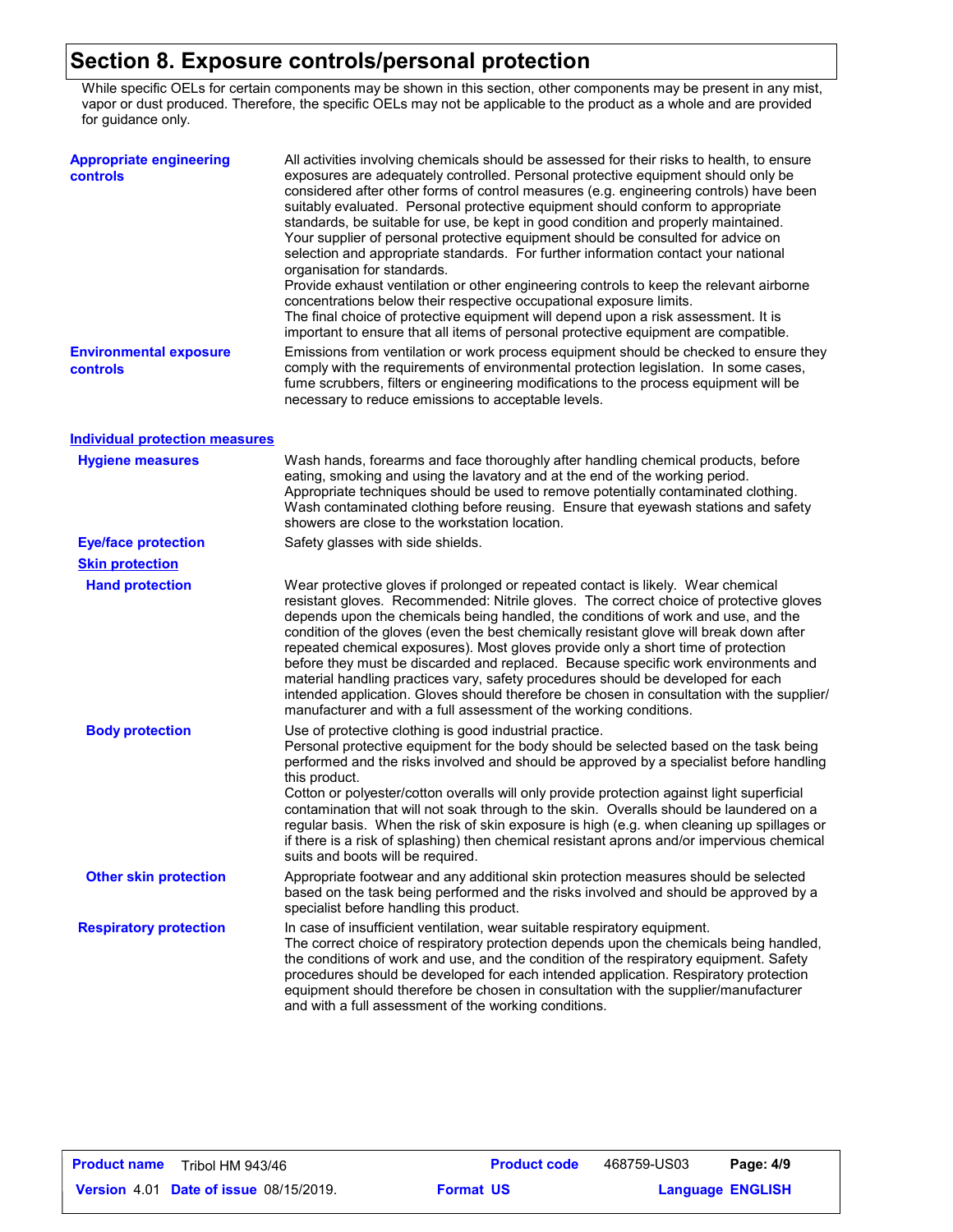## **Section 9. Physical and chemical properties**

| <b>Appearance</b>                                 |                                                              |
|---------------------------------------------------|--------------------------------------------------------------|
| <b>Physical state</b>                             | Liquid.                                                      |
| Color                                             | Yellow. [Light]                                              |
| Odor                                              | Not available.                                               |
| <b>Odor threshold</b>                             | Not available.                                               |
| рH                                                | Not available.                                               |
| <b>Melting point</b>                              | Not available.                                               |
| <b>Boiling point</b>                              | Not available.                                               |
| <b>Flash point</b>                                | Open cup: 213°C (415.4°F) [Cleveland.]                       |
| <b>Evaporation rate</b>                           | Not available.                                               |
| <b>Flammability (solid, gas)</b>                  | Not applicable. Based on - Physical state                    |
| Lower and upper explosive<br>(flammable) limits   | Not available.                                               |
| <b>Vapor pressure</b>                             | Not available.                                               |
| <b>Vapor density</b>                              | Not available.                                               |
| <b>Density</b>                                    | <1000 kg/m <sup>3</sup> (<1 g/cm <sup>3</sup> ) at 15.6°C    |
| <b>Solubility</b>                                 | insoluble in water.                                          |
| <b>Partition coefficient: n-</b><br>octanol/water | Not available.                                               |
| <b>Auto-ignition temperature</b>                  | Not available.                                               |
| <b>Decomposition temperature</b>                  | Not available.                                               |
| <b>Viscosity</b>                                  | Kinematic: 46 mm <sup>2</sup> /s (46 cSt) at 40 $^{\circ}$ C |
|                                                   |                                                              |

## **Section 10. Stability and reactivity**

| <b>Reactivity</b>                                   | No specific test data available for this product. Refer to Conditions to avoid and<br>Incompatible materials for additional information.                                |
|-----------------------------------------------------|-------------------------------------------------------------------------------------------------------------------------------------------------------------------------|
| <b>Chemical stability</b>                           | The product is stable.                                                                                                                                                  |
| <b>Possibility of hazardous</b><br><b>reactions</b> | Under normal conditions of storage and use, hazardous reactions will not occur.<br>Under normal conditions of storage and use, hazardous polymerization will not occur. |
| <b>Conditions to avoid</b>                          | Avoid all possible sources of ignition (spark or flame).                                                                                                                |
| <b>Incompatible materials</b>                       | Reactive or incompatible with the following materials: oxidizing materials.                                                                                             |
| <b>Hazardous decomposition</b><br>products          | Under normal conditions of storage and use, hazardous decomposition products should<br>not be produced.                                                                 |

## **Section 11. Toxicological information**

| Information on toxicological effects                   |                                                   |               |                                       |           |
|--------------------------------------------------------|---------------------------------------------------|---------------|---------------------------------------|-----------|
| <b>Aspiration hazard</b>                               |                                                   |               |                                       |           |
| <b>Name</b>                                            |                                                   | <b>Result</b> |                                       |           |
| Distillates (petroleum), hydrotreated heavy paraffinic |                                                   |               | <b>ASPIRATION HAZARD - Category 1</b> |           |
| Information on the likely<br>routes of exposure        | Routes of entry anticipated: Dermal, Inhalation.  |               |                                       |           |
| <b>Potential acute health effects</b><br>Eye contact   | No known significant effects or critical hazards. |               |                                       |           |
| <b>Skin contact</b>                                    | No known significant effects or critical hazards. |               |                                       |           |
| <b>Product name</b><br><b>Tribol HM 943/46</b>         | <b>Product code</b>                               |               | 468759-US03                           | Page: 5/9 |

**Date of issue** 08/15/2019. **Format US State of Language ENGLIS Language ENGLISH Format US**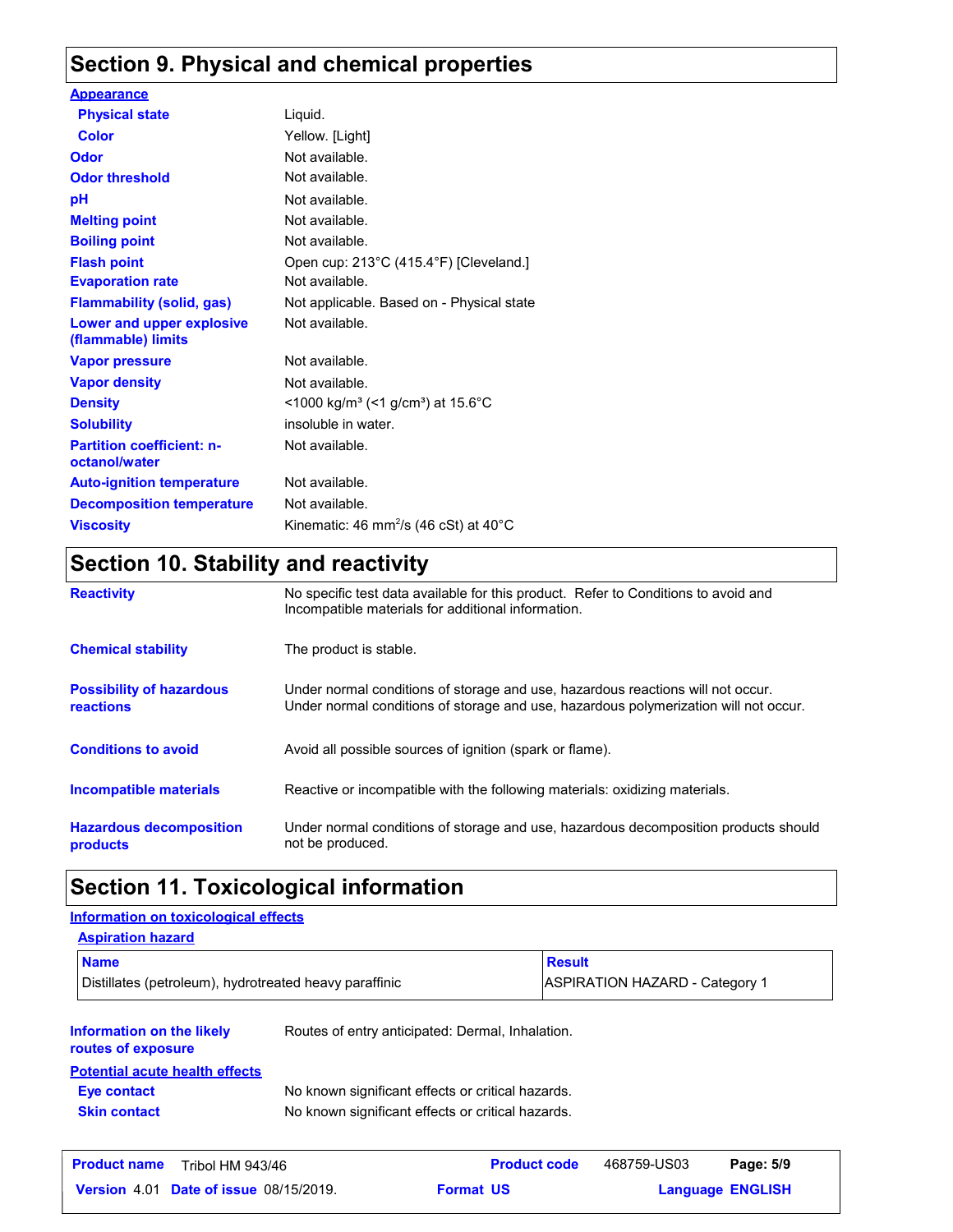| <b>Inhalation</b>                                                                                                             | Vapor inhalation under ambient conditions is not normally a problem due to low vapor<br>pressure. |
|-------------------------------------------------------------------------------------------------------------------------------|---------------------------------------------------------------------------------------------------|
| <b>Ingestion</b>                                                                                                              | No known significant effects or critical hazards.                                                 |
|                                                                                                                               | <b>Symptoms related to the physical, chemical and toxicological characteristics</b>               |
| <b>Eye contact</b>                                                                                                            | No specific data.                                                                                 |
| <b>Skin contact</b>                                                                                                           | Adverse symptoms may include the following:<br>irritation<br>dryness<br>cracking                  |
| <b>Inhalation</b>                                                                                                             | No specific data.                                                                                 |
| <b>Ingestion</b>                                                                                                              | No specific data.                                                                                 |
| <b>Short term exposure</b><br><b>Potential immediate</b><br>effects<br><b>Potential delayed effects</b><br>Long term exposure | Not available.<br>Not available.                                                                  |
| <b>Potential immediate</b>                                                                                                    | Not available.                                                                                    |
| effects                                                                                                                       |                                                                                                   |
| <b>Potential delayed effects</b>                                                                                              | Not available.                                                                                    |
| <b>Potential chronic health effects</b>                                                                                       |                                                                                                   |
|                                                                                                                               | No known significant effects or critical hazards.                                                 |
| <b>General</b>                                                                                                                |                                                                                                   |
| <b>Carcinogenicity</b>                                                                                                        | No known significant effects or critical hazards.                                                 |
| <b>Mutagenicity</b>                                                                                                           | No known significant effects or critical hazards.                                                 |
| <b>Teratogenicity</b>                                                                                                         | No known significant effects or critical hazards.                                                 |
| <b>Developmental effects</b>                                                                                                  | No known significant effects or critical hazards.                                                 |

### Not available. **Acute toxicity estimates**

## **Section 12. Ecological information**

#### **Toxicity**

No testing has been performed by the manufacturer.

#### **Persistence and degradability**

Expected to be biodegradable.

### **Bioaccumulative potential**

Not available.

| <b>Mobility in soil</b>                                 |                                           |
|---------------------------------------------------------|-------------------------------------------|
| <b>Soil/water partition</b><br><b>coefficient (Koc)</b> | Not available.                            |
| <b>Mobility</b>                                         | Non-volatile. Liquid. insoluble in water. |

**Other adverse effects** No known significant effects or critical hazards.

| <b>Product name</b> | Tribol HM 943/46                              |                  | <b>Product code</b> | 468759-US03             | Page: 6/9 |
|---------------------|-----------------------------------------------|------------------|---------------------|-------------------------|-----------|
|                     | <b>Version 4.01 Date of issue 08/15/2019.</b> | <b>Format US</b> |                     | <b>Language ENGLISH</b> |           |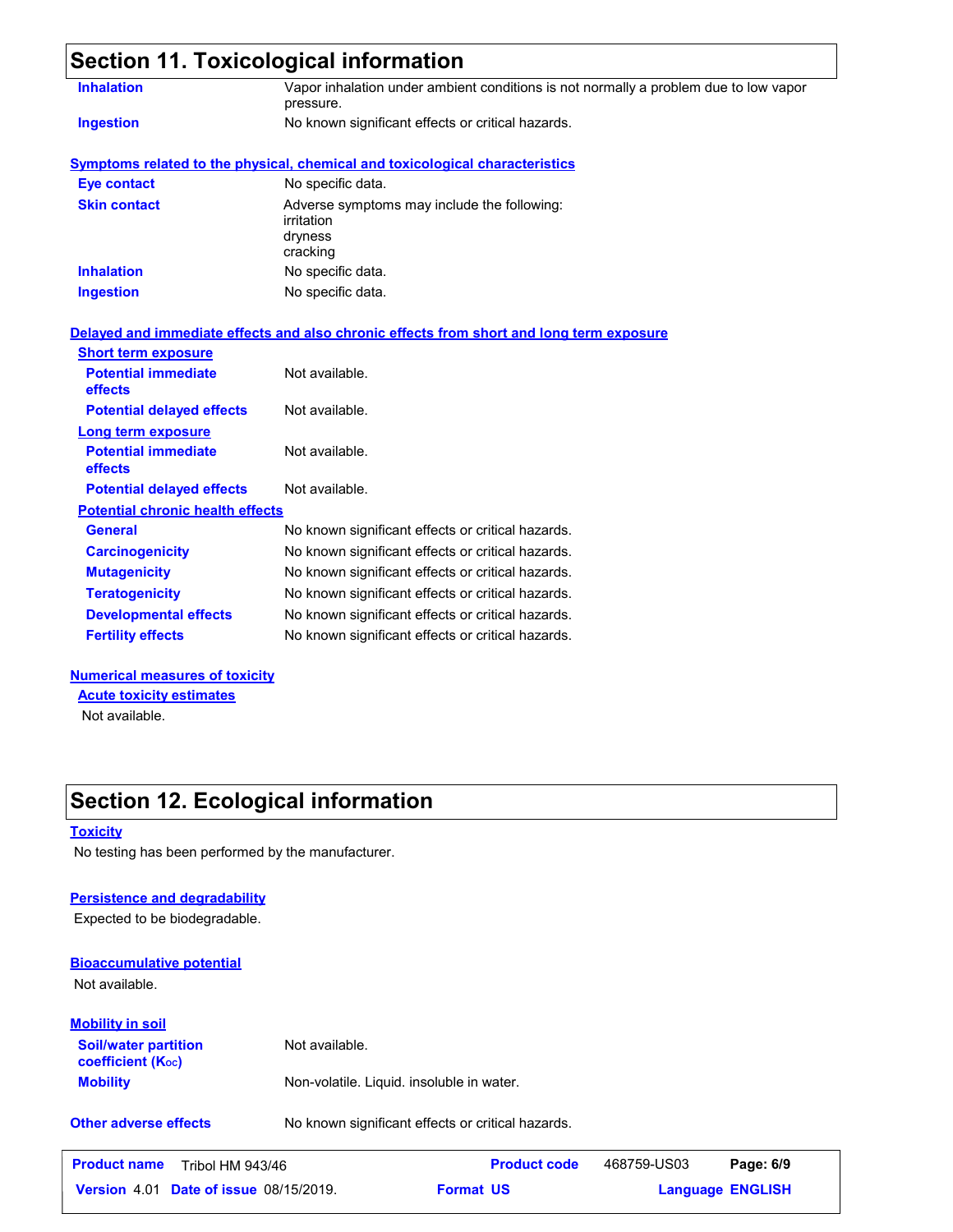### **Section 13. Disposal considerations**

| <b>Disposal methods</b> | The generation of waste should be avoided or minimized wherever possible. Significant    |
|-------------------------|------------------------------------------------------------------------------------------|
|                         | quantities of waste product residues should not be disposed of via the foul sewer but    |
|                         | processed in a suitable effluent treatment plant. Dispose of surplus and non-recyclable  |
|                         | products via a licensed waste disposal contractor. Disposal of this product, solutions   |
|                         | and any by-products should at all times comply with the requirements of environmental    |
|                         | protection and waste disposal legislation and any regional local authority requirements. |
|                         | Waste packaging should be recycled. Incineration or landfill should only be considered   |
|                         | when recycling is not feasible. This material and its container must be disposed of in a |
|                         | safe way. Empty containers or liners may retain some product residues. Avoid dispersal   |
|                         | of spilled material and runoff and contact with soil, waterways, drains and sewers.      |

### **Section 14. Transport information**

|                                         | <b>DOT Classification</b> | <b>TDG Classification</b> | <b>IMDG</b>              | <b>IATA</b>    |
|-----------------------------------------|---------------------------|---------------------------|--------------------------|----------------|
| <b>UN number</b>                        | Not regulated.            | Not regulated.            | Not regulated.           | Not regulated. |
| <b>UN proper</b><br>shipping name       |                           |                           |                          |                |
| <b>Transport</b><br>hazard class(es)    |                           | -                         | $\overline{\phantom{a}}$ |                |
| <b>Packing group</b>                    | -                         | -                         | -                        | ٠              |
| <b>Environmental</b><br>hazards         | No.                       | lNo.                      | No.                      | No.            |
| <b>Additional</b><br><b>information</b> |                           |                           |                          |                |

**Special precautions for user**

Not available.

**Transport in bulk according to Annex II of MARPOL and the IBC Code** Not available.

## **Section 15. Regulatory information**

#### **U.S. Federal regulations Massachusetts** The following components are listed: OIL MIST, MINERAL; OIL MIST, MINERAL **SARA 313** This product does not contain any hazardous ingredients at or above regulated thresholds. This product does not contain any hazardous ingredients at or above regulated thresholds. **Form R - Reporting requirements Supplier notification New Jersey** None of the components are listed. **State regulations SARA 302/304** No products were found. **Composition/information on ingredients SARA 311/312 Classification United States inventory** All components are active or exempted. **(TSCA 8b)** Not applicable. **Date of issue** 08/15/2019. **Format US State of Language ENGLIS Product name Tribol HM 943/46 Product code 468759-US03 Page: 7/9 | Language ENGLISH** 468759-US03 Page: 7/9 **Format US**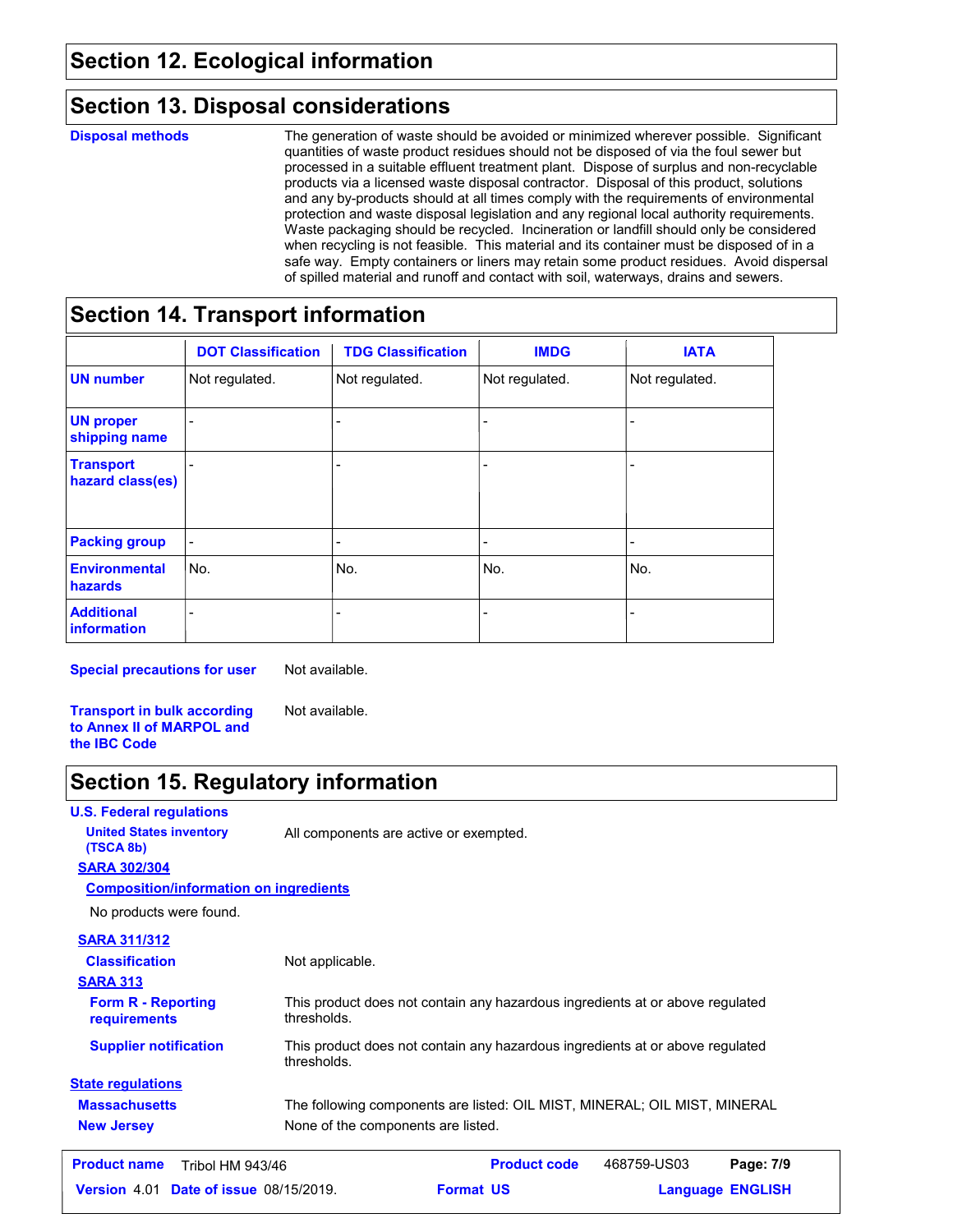### **Section 15. Regulatory information**

**Pennsylvania** None of the components are listed.

#### **California Prop. 65**

**A** WARNING: This product can expose you to chemicals including Ethylene oxide, which is known to the State of California to cause cancer and birth defects or other reproductive harm. This product can expose you to chemicals including Ethyl acrylate, 1,4-Dioxane, Propylene oxide and Formaldehyde, which are known to the State of California to cause cancer, and Methanol and Toluene, which are known to the State of California to cause birth defects or other reproductive harm. For more information go to www.P65Warnings.ca.gov.

| <b>Other regulations</b>                                        |                                             |
|-----------------------------------------------------------------|---------------------------------------------|
| <b>Australia inventory (AICS)</b>                               | All components are listed or exempted.      |
| <b>Canada inventory</b>                                         | All components are listed or exempted.      |
| <b>China inventory (IECSC)</b>                                  | All components are listed or exempted.      |
| <b>Japan inventory (ENCS)</b>                                   | At least one component is not listed.       |
| <b>Korea inventory (KECI)</b>                                   | All components are listed or exempted.      |
| <b>Philippines inventory</b><br>(PICCS)                         | At least one component is not listed.       |
| <b>Taiwan Chemical</b><br><b>Substances Inventory</b><br>(TCSI) | All components are listed or exempted.      |
| <b>REACH Status</b>                                             | For the REACH status of this product please |

**Rease consult your company contact, as** identified in Section 1.

## **Section 16. Other information**

#### **National Fire Protection Association (U.S.A.)**



| <b>History</b>                    |                                                                                                                                                                                                                                                                                                                                                                                                                                                                                                                                                                                                                                                                                                                                                                                                                                                                                                                                                                                                                                                                                                                                                                                                                                                                                                |
|-----------------------------------|------------------------------------------------------------------------------------------------------------------------------------------------------------------------------------------------------------------------------------------------------------------------------------------------------------------------------------------------------------------------------------------------------------------------------------------------------------------------------------------------------------------------------------------------------------------------------------------------------------------------------------------------------------------------------------------------------------------------------------------------------------------------------------------------------------------------------------------------------------------------------------------------------------------------------------------------------------------------------------------------------------------------------------------------------------------------------------------------------------------------------------------------------------------------------------------------------------------------------------------------------------------------------------------------|
| Date of issue/Date of<br>revision | 08/15/2019.                                                                                                                                                                                                                                                                                                                                                                                                                                                                                                                                                                                                                                                                                                                                                                                                                                                                                                                                                                                                                                                                                                                                                                                                                                                                                    |
| Date of previous issue            | 06/11/2019.                                                                                                                                                                                                                                                                                                                                                                                                                                                                                                                                                                                                                                                                                                                                                                                                                                                                                                                                                                                                                                                                                                                                                                                                                                                                                    |
| <b>Prepared by</b>                | <b>Product Stewardship</b>                                                                                                                                                                                                                                                                                                                                                                                                                                                                                                                                                                                                                                                                                                                                                                                                                                                                                                                                                                                                                                                                                                                                                                                                                                                                     |
| <b>Key to abbreviations</b>       | ACGIH = American Conference of Industrial Hygienists<br>ATE = Acute Toxicity Estimate<br><b>BCF</b> = Bioconcentration Factor<br>CAS Number = Chemical Abstracts Service Registry Number<br>GHS = Globally Harmonized System of Classification and Labelling of Chemicals<br>IATA = International Air Transport Association<br>IBC = Intermediate Bulk Container<br><b>IMDG = International Maritime Dangerous Goods</b><br>LogPow = logarithm of the octanol/water partition coefficient<br>MARPOL = International Convention for the Prevention of Pollution From Ships, 1973 as<br>modified by the Protocol of 1978. ("Marpol" = marine pollution)<br>OEL = Occupational Exposure Limit<br>SDS = Safety Data Sheet<br>STEL = Short term exposure limit<br>TWA = Time weighted average<br>UN = United Nations<br>UN Number = United Nations Number, a four digit number assigned by the United<br>Nations Committee of Experts on the Transport of Dangerous Goods.<br>Varies = may contain one or more of the following 64741-88-4, 64741-89-5, 64741-95-3,<br>64741-96-4, 64742-01-4, 64742-44-5, 64742-45-6, 64742-52-5, 64742-53-6, 64742-54-7,<br>64742-55-8, 64742-56-9, 64742-57-0, 64742-58-1, 64742-62-7, 64742-63-8, 64742-65-0,<br>64742-70-7, 72623-85-9, 72623-86-0, 72623-87-1 |

**Indicates information that has changed from previously issued version.**

**Notice to reader**

| <b>Product name</b><br>Tribol HM 943/46       | <b>Product code</b> | 468759-US03             | Page: 8/9 |
|-----------------------------------------------|---------------------|-------------------------|-----------|
| <b>Version 4.01 Date of issue 08/15/2019.</b> | <b>Format US</b>    | <b>Language ENGLISH</b> |           |